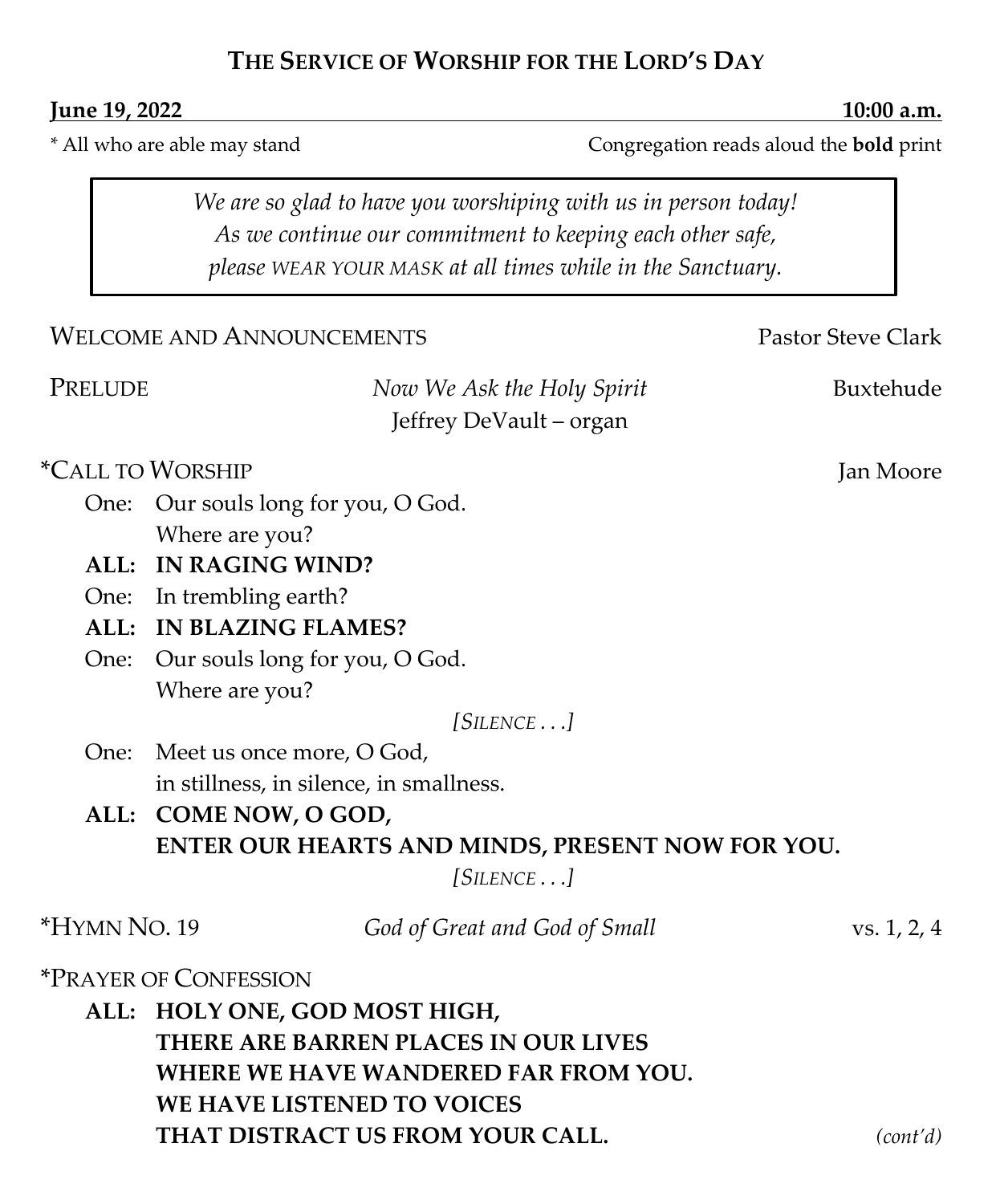**WE HAVE SUBMITTED TO POWERS COMPETING FOR OUR LOYALTY TO YOU. WE HAVE NOT TAKEN THE HAND YOU OFFER TO LEAD US OUT OF GODFORSAKENNESS, AND INTO YOUR HOLY WAYS. GOD OUR SAVIOR, FORGIVE US. QUENCH OUR THIRST FOR YOU FROM THE ROCK OF OUR SALVATION, AND LET YOUR LOVE WELL UP IN US UNTO ETERNAL LIFE. SPEAK TENDERLY TO US OF YOUR PRESENCE. FEED US WITH YOUR WORD. DELIVER US FROM EVIL. LET US ENTER INTO YOUR KINGDOM; THEN SEND US OUT TO SERVE YOU BY THE POWER OF THE HOLY SPIRIT, IN THE NAME OF YOUR SON, JESUS CHRIST. AMEN.**

\*ASSURANCE OF PARDON

\*RESPONSE (all sing) *Gloria Patri* NO. 581

**Glory be to the Father, and to the Son, and to the Holy Ghost; as it was in the beginning, is now, and ever shall be, world without end. Amen, Amen**

**CHILDREN'S SERMON CHILDREN'S SERMON** 

PRAYER FOR ILLUMINATION

SCRIPTURE READING Galatians 3:23-29 (ESV)

One: The Word of God for the people of God.

**ALL: THANKS BE TO GOD.**

SILENT REFLECTION

SERMON Pastor Steve Clark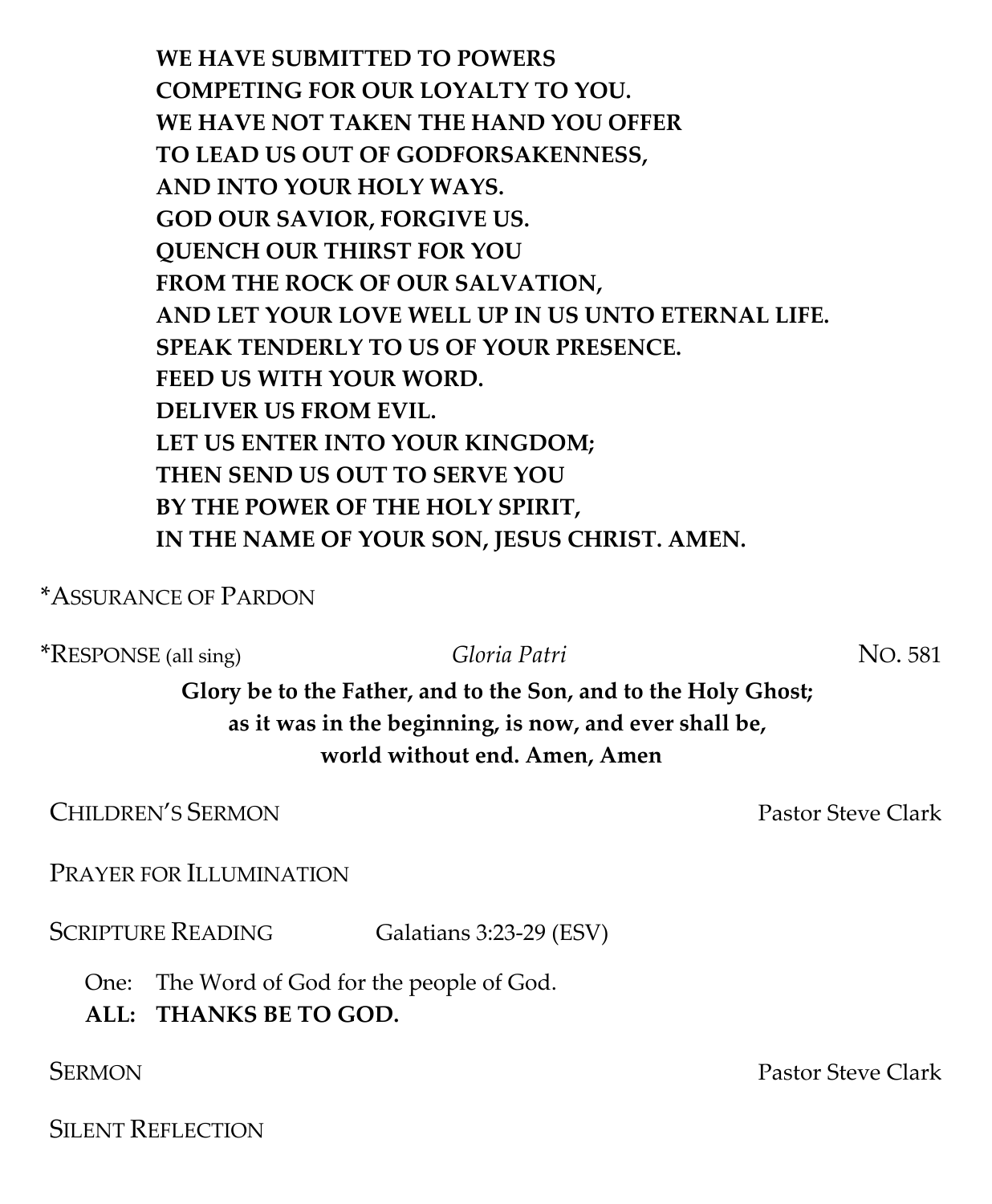**ALL: IN LIFE AND IN DEATH WE BELONG TO GOD. THROUGH THE GRACE OF OUR LORD JESUS CHRIST, THE LOVE OF GOD, AND THE COMMUNION OF THE HOLY SPIRIT, WE TRUST IN THE ONE TRIUNE GOD, THE HOLY ONE OF ISRAEL, WHOM ALONE WE WORSHIP AND SERVE . . . WE TRUST IN GOD THE HOLY SPIRIT, EVERYWHERE THE GIVER AND RENEWER OF LIFE. THE SPIRIT JUSTIFIES US BY GRACE THROUGH FAITH, SETS US FREE TO ACCEPT OURSELVES AND TO LOVE GOD AND NEIGHBOR, AND BINDS US TOGETHER WITH ALL BELIEVERS IN THE ONE BODY OF CHRIST, THE CHURCH. THE SAME SPIRIT WHO INSPIRED THE PROPHETS AND APOSTLES RULES OUR FAITH AND LIFE IN CHRIST THROUGH SCRIPTURE, ENGAGES US THROUGH THE WORD PROCLAIMED, CLAIMS US IN THE WATERS OF BAPTISM, FEEDS US WITH THE BREAD OF LIFE AND THE CUP OF SALVATION, AND CALLS WOMEN AND MEN TO ALL MINISTRIES OF THE CHURCH. IN A BROKEN AND FEARFUL WORLD, THE SPIRIT GIVES US COURAGE TO PRAY WITHOUT CEASING, TO WITNESS AMONG ALL PEOPLES TO CHRIST AS LORD AND SAVIOR, TO UNMASK IDOLATRIES IN CHURCH AND CULTURE, TO HEAR THE VOICES OF PEOPLES LONG SILENCED, AND TO WORK WITH OTHERS FOR JUSTICE, FREEDOM, AND PEACE. IN GRATITUDE TO GOD, EMPOWERED BY THE SPIRIT, WE STRIVE TO SERVE CHRIST IN OUR DAILY TASKS AND TO LIVE HOLY AND JOYFUL LIVES, EVEN AS WE WATCH FOR GOD'S NEW HEAVEN AND NEW EARTH, PRAYING, "COME, LORD JESUS!" WITH BELIEVERS IN EVERY TIME AND PLACE, WE REJOICE THAT NOTHING IN LIFE OR IN DEATH CAN SEPARATE US FROM THE LOVE OF GOD IN CHRIST JESUS OUR LORD. GLORY TO THE FATHER,** 

**AND TO THE SON, AND TO THE HOLY SPIRIT. AMEN.**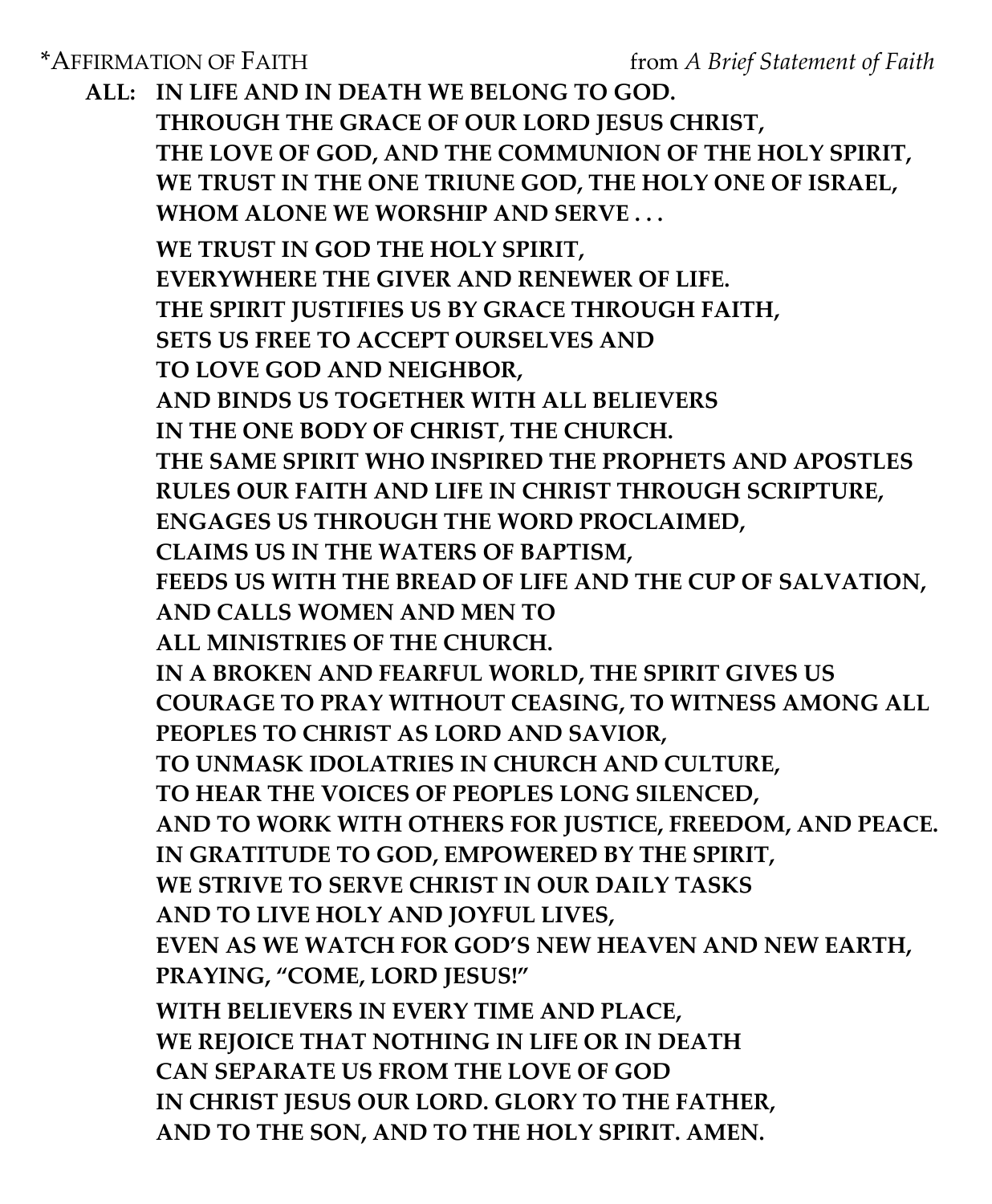### INVITATION TO THE OFFERING AND PRAYER OF DEDICATION

| <b>OFFERTORY</b>                                                                                        | 'Tis So Sweet to Trust in Jesus<br>Jeffrey DeVault – piano | arr. Martha Mier |  |  |  |  |  |
|---------------------------------------------------------------------------------------------------------|------------------------------------------------------------|------------------|--|--|--|--|--|
| PRAYERS OF THE PEOPLE AND THE LORD'S PRAYER                                                             |                                                            |                  |  |  |  |  |  |
| *HYMN NO. 320                                                                                           | The Church of Christ in Every Age                          | vs. 1, 2, 3, 5   |  |  |  |  |  |
| *BENEDICTION AND SENDING                                                                                |                                                            |                  |  |  |  |  |  |
| The peace of Christ be with you all.<br>One:<br>ALL: AND ALSO WITH YOU.                                 |                                                            |                  |  |  |  |  |  |
| You are invited to exit quietly or remain seated during the postlude to enjoy a last moment of worship. |                                                            |                  |  |  |  |  |  |
| POSTLUDE                                                                                                | Prelude and Fugue in C                                     | Buxtehude        |  |  |  |  |  |

**Welcome! Thank you for joining us today.** Our Sanctuary is open for in-person worship each Sunday at 10:00am; doors open at 9:40am. For those who are not yet ready or able to attend our service in person, a live-streamed/recorded option is available on our website, [www.concordpc.org.](http://www.concordpc.org/) *All are invited to join us for light refreshments and fellowship after church on the front lawn.*

Jeffrey DeVault – organ

**The flowers today** are given by Margaret O'Boyle & family in loving memory of her father Ray McConemy and with gratitude for loving dads everywhere on this Father's Day.

| Assisting in the service of worship are:                                                   |                                                                       |                                   |  |                  |  |  |  |
|--------------------------------------------------------------------------------------------|-----------------------------------------------------------------------|-----------------------------------|--|------------------|--|--|--|
| Deacon-in-Charge: Steve Studer                                                             |                                                                       |                                   |  |                  |  |  |  |
|                                                                                            | Liturgist: Jan Moore                                                  |                                   |  |                  |  |  |  |
|                                                                                            | <b>Greeter:</b> Kay Jewett                                            |                                   |  |                  |  |  |  |
|                                                                                            | Livestream Team: Bob Brown, Alan Jewett, Melanie Slezak, Nancy Tucker |                                   |  |                  |  |  |  |
| <b>CONCORD PRESBYTERIAN CHURCH</b>                                                         |                                                                       |                                   |  |                  |  |  |  |
| <b>1800 FAIRFAX BOULEVARD</b>                                                              |                                                                       | <b>WILMINGTON, DELAWARE 19803</b> |  | $(302)$ 654-9652 |  |  |  |
| www.concordpc.org info@concordpc.org                                                       |                                                                       |                                   |  |                  |  |  |  |
| The Rev. Steve Clark, Pastor (302) 654-9557 concord.stevec@gmail.com                       |                                                                       |                                   |  |                  |  |  |  |
| The Rev. Kathie S. Pownall, Pastoral Care (302) 373-7127 kspownallkathie@aol.com           |                                                                       |                                   |  |                  |  |  |  |
| Christina Pressley, Director of Children's & Youth Ministries concord.christinap@gmail.com |                                                                       |                                   |  |                  |  |  |  |
| Matthew Pressley, Minister of Music concord.mattp@gmail.com                                |                                                                       |                                   |  |                  |  |  |  |
| Jeffrey DeVault, Organist/Accompanist                                                      |                                                                       |                                   |  |                  |  |  |  |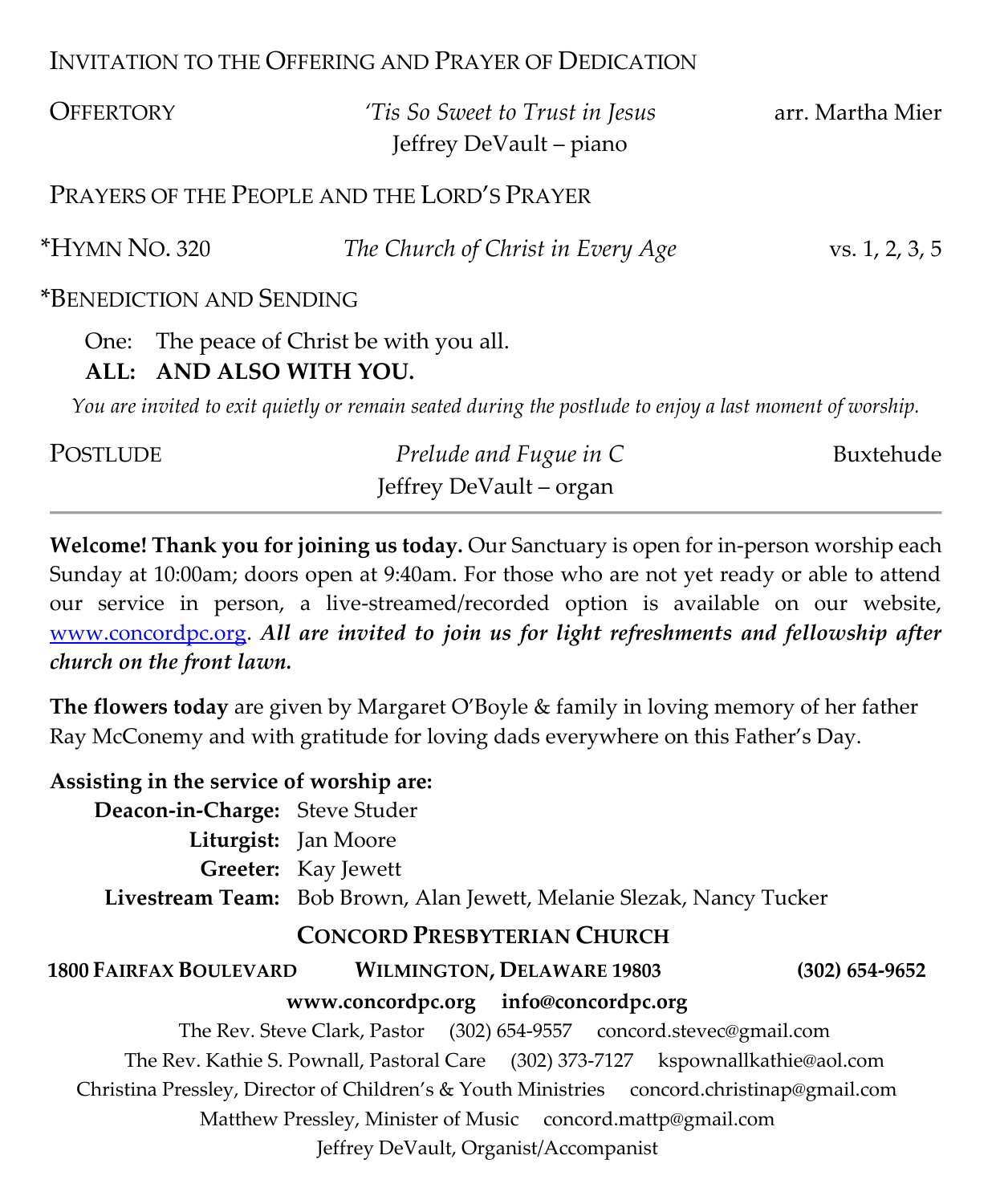

**Summer Worship for Children:** Children are always welcome in worship here at Concord. Children's Sermons will continue during the summer, and there are quiet activities available in the back of the sanctuary that children may take to the pews during the service. J.A.M. Session will resume in September.

# **Concord accepts donations via several electronic methods:**

- Scanning the QR code with your smart phone will allow you to make **credit card** or **PayPal** donations to Concord.
- Use your personal **banking app** (utilizing Zelle®) to send a cash donation to [donations@concordpc.org.](mailto:donations@concordpc.org)

**Mug & Muffin – Weds. @ 10:00am via Zoom:** Our weekly Mug & Muffin Bible study meets again Wed., June 15 from 10:00-11:00am, led by Pastor Steve Clark. To join the Zoom gathering online, click on [this link.](https://us02web.zoom.us/j/8797805150?pwd=YU1Fc3laN0FXc3VYMXRFVnJoWTBHdz09)





# **July 25 - 29, 2022 \*For children ages 3-9 years old**

**Drop-off:** 8:45-9:00am

**VBS Camp:** 9:00am-12:00pm (pick up at noon) **Cost for the week:** \$30 per child/\$75 for 3 or more siblings *(scholarships are available)*

Registration forms for VBS are now available online at [www.concordpc.org/vbs](https://concordpc.org/vbs/) and in the Church Office.

Christina Pressley, Director of Children's and Youth Ministries 302-654-9652 or [concord.christinap@gmail.com](mailto:concord.christinap@gmail.com)

\* All counselors and campers will be required to wear a mask indoors during VBS.